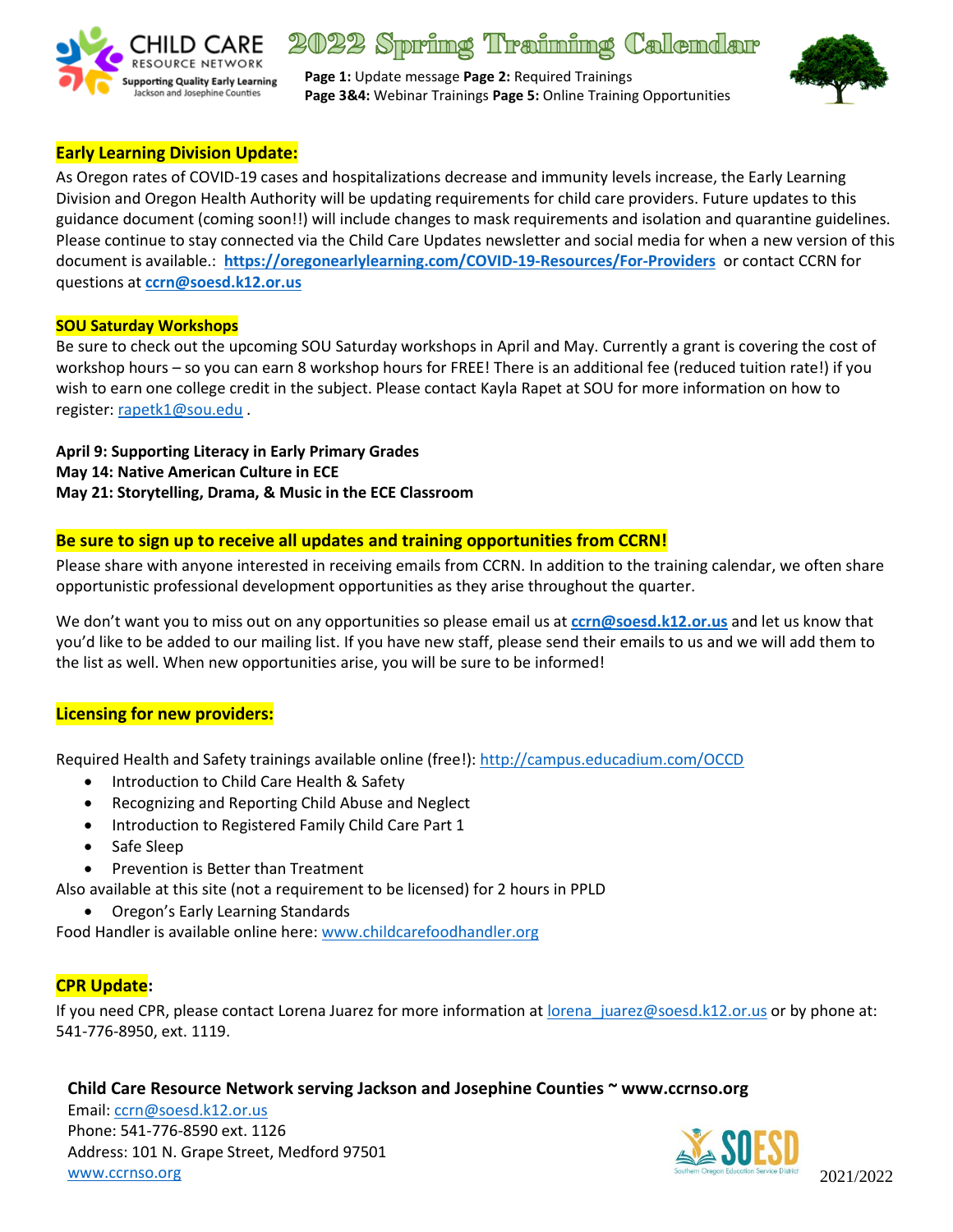

# 2022 Spring Training Calendar



| <b>Class Description</b>                                                                                                                                                                                                                                                                                                                                                                                                                                                                                                                     | Location                                                                                           | Date & Time (subject to change)                                                                                                                                                                                                           | Cost                                                       |
|----------------------------------------------------------------------------------------------------------------------------------------------------------------------------------------------------------------------------------------------------------------------------------------------------------------------------------------------------------------------------------------------------------------------------------------------------------------------------------------------------------------------------------------------|----------------------------------------------------------------------------------------------------|-------------------------------------------------------------------------------------------------------------------------------------------------------------------------------------------------------------------------------------------|------------------------------------------------------------|
| <b>Introduction to Registered Family Child Care</b><br>There are two parts to the Introduction to Registered<br>Family Child Care class.<br>The required Part One class is available online at<br>http://campus.educadium.com/OCCD<br>Part Two is the in-person training you must attend after<br>completing Part One. This free class provides a rule<br>book, resources to help you be successful, information<br>about Child Care Resource & Referral, and more. You<br>must pre-register.<br>CKC: Program Management; 3 hours (Set One). | Medford<br>Spanish<br>(Med)<br><b>Grants Pass</b>                                                  | Wednesday April 13, 2:00pm-5:00pm<br>Wednesday May 11, 2:00pm-5:00pm<br>Wednesday June 8, 2:00pm-5:00pm<br>Wednesday, June 22, 2:00pm-5:00pm<br>See Medford Webinar dates                                                                 | <b>Sessions will</b><br>be held on<br>Zoom this<br>quarter |
| <b>DHS Provider Orientation</b><br>For Home-Based Providers who are DHS listed and/or<br>OCC Unlicensed/Exempt. Get a higher rate of pay<br>through DHS. Learn what union membership means to<br>you, what services are available through Child Care<br>Resource Network, and meet other providers.<br><b>CKC:</b> Program Management; 1.5 hours (Set One)                                                                                                                                                                                   | Medford<br>Spanish<br>(Med)<br><b>Grants Pass</b>                                                  | Thursday April 14, 3:00pm-5:00pm<br>Thursday May 12, 3:00pm-5:00pm<br>Thursday June 9, 3:00pm-5:00pm<br>Thursday, June 23, 3:00pm-4:30pm<br>See Medford Webinar dates                                                                     | <b>Sessions will</b><br>be held on<br>Zoom this<br>quarter |
| <b>Recognizing and Reporting Child Abuse and</b><br><b>Neglect</b><br>Required for licensing through OCC and enhanced rates<br>through DHS. Covers definitions and indicators of abuse<br>and mandatory reporting requirements for early<br>childhood professionals. No person under 16 allowed in<br>class. Now available free online at<br>http://campus.educadium.com/OCCD<br>CKC: Health, Safety & Nutrition; 2 hours (Set One)<br>Payment for in person class due in advance.                                                           | Medford<br>Spanish<br>(Med)                                                                        | Contact CCRN for more information<br>For in person class - \$10.00<br>Payable to SOESD Registration is<br>required.<br>FREE online<br>Contact CCRN for more information<br>Available online for free:<br>http://campus.educadium.com/OCCD | <b>Sessions will</b><br>be held on<br>Zoom this<br>quarter |
| <b>CPR (Adult &amp; Pediatric) and First Aid</b><br>Required for licensing through OCC and enhanced rates<br>through DHS. Card is valid for 2 years from date of<br>training. Registration is required.<br><b>Enrollment SECURED with Payment: Class sizes</b><br>limited! With payment, provide your name, class date,<br>and phone number. No refunds without prior notice.<br>CKC: Health, Safety & Nutrition; 5 hours (Set One)<br>Payment due in advance.                                                                               | Medford<br>Spanish<br>(Med)<br><b>Grants Pass</b>                                                  | Contact CCRN for more information<br>lorena juarez@soesd.k12.or.us<br>541-776-8950, ext. 1119<br>Saturday, June 25, 9:00am-2:00pm<br>Contact CCRN for more information                                                                    | \$50.00<br>Payable to<br>First<br>Response in<br>advance   |
| <b>Introduction to Child Care Health &amp; Safety</b><br>http://campus.educadium.com/OCCD                                                                                                                                                                                                                                                                                                                                                                                                                                                    | Medford                                                                                            | Contact CCRN for more information                                                                                                                                                                                                         | <b>FREE</b><br>Registration is<br>required                 |
| <b>Food Handler Card</b>                                                                                                                                                                                                                                                                                                                                                                                                                                                                                                                     | Go to www.childcarefoodhandler.org or use Home Self<br>Study Packet. For information contact CCRN. |                                                                                                                                                                                                                                           | \$10.00                                                    |

# **Register for trainings online! Go to [www.ccrnso.org](http://www.ccrnso.org/) and click on Child Care Resource Network Training Request Form, or call 541-776-6768.**

The Core Knowledge Categories (CKCs): ~ Diversity (DIV) ~ Families & Community Systems (FCS) ~ Health, Safety & Nutrition (HSN) ~ Human Growth & Development (HGD) ~ Learning Environments & Curriculum (LEC) ~ Observation & Assessment (OA) ~ Personal, Professional & Leadership Development (PPLD) ~ Program Management (PM) ~ Special Needs (SN) ~ Understanding & Guiding Behavior (UGB)

**Note: All categories except PM & PPLD are considered "child development"** 2021/2022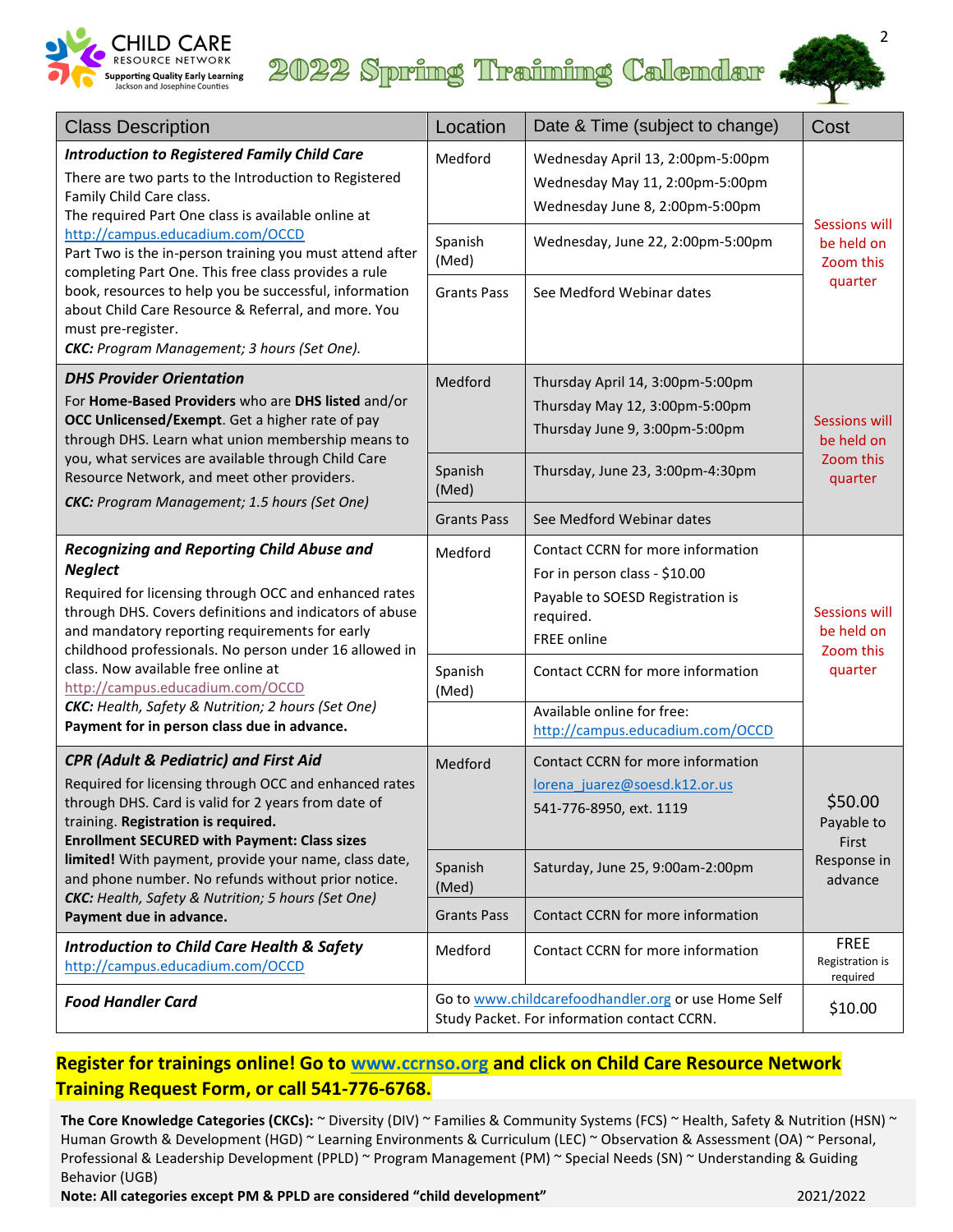

2022 Spring Training Calendar



# **Webinar Trainings**

# **REGISTRATION REQUIRED. Register online at [www.ccrnso.org](http://www.ccrnso.org/) or call 541-776-6768**

| <b>CKC/Sets</b>                                                              | <b>Title/Description</b>                                                                                                                                                                                                                                                                                                                                                                                                                                                                                                      | <b>Date/time/location</b>                                                          | <b>Trainer/Cost</b>                                        |
|------------------------------------------------------------------------------|-------------------------------------------------------------------------------------------------------------------------------------------------------------------------------------------------------------------------------------------------------------------------------------------------------------------------------------------------------------------------------------------------------------------------------------------------------------------------------------------------------------------------------|------------------------------------------------------------------------------------|------------------------------------------------------------|
| <b>UGB</b><br>3 hours<br>Set 2<br>No age<br>related<br>content               | <b>Conversations with Children About Consent</b><br>Participants will develop tools to use when discussing aspects of<br>boundaries and consent. Learn how to talk with children about their own<br>voice and choices in a way that acknowledges the various facets of<br>consent. Learn the basics of consent, ways that we inadvertently teach<br>children that consent is not important and practice strategies to bring<br>back to your classroom.                                                                        | Tuesday, April 12<br>6:00-9:00pm<br><b>WEBINAR</b><br>Register by: April 11        | Amy Williams, Master<br>Trainer<br><b>FREE</b>             |
| PPLD<br>3 hours<br>Set 2<br>No age<br>related<br>content                     | <b>Using Values to Guide Practices</b><br>Participants in this workshop will explore their personal and professional<br>worldview that is informed by our values, beliefs, attitudes, behaviors,<br>and culture. We will apply how to use values selected by the participant<br>to guide their own practices with children and families.                                                                                                                                                                                      | Wednesday, April 20<br>6:00pm-9:00pm<br><b>WEBINAR</b><br>Register by: April 19    | Aoife Magee, Master<br>Trainer<br><b>FREE</b>              |
| <b>DIV</b><br>2.5 hours<br>Set 2<br>No age<br>related<br>content             | <b>Building Capacity for Conversations on Race and Racism</b><br>You are a critical part of how children learn about race and equality. How<br>can you intentionally invite topics of race in your daily work? We'll<br>examine bias, prejudice, and racism; develop ways to affirm children's<br>positive racial identity; and explore how to help families understand that<br>talking about race and racism is appropriate and necessary for children.                                                                      | Tuesday, April 26<br>6:00-9:00pm<br><b>WEBINAR</b><br><b>Register by: April 25</b> | Ami Russell, Master<br>Trainer<br><b>FREE</b>              |
| PM<br>2 hours<br>Set 1<br>No age<br>related<br>content                       | <b>Oregon's Quality Rating and Improvement System (QRIS) Increasing</b><br><b>Quality Training</b><br>Oregon's QRIS recognizes, rewards and builds on what you are already<br>doing well and provides free tools, financial incentives and professional<br>support to increase and document your quality. In this session<br>participants will explore QRIS participation through a step by step<br>breakdown of the QRIS process and criteria and get an in depth look at<br>the benefits of participating in Oregon's QRIS. | Wednesday, May 4<br>6:00pm-8:00pm<br><b>WEBINAR</b><br>Register by: May 3          | Devon Finley, CCRN<br><b>FREE</b>                          |
| <b>OA</b><br>3 hours<br>Set 2 pending<br>Infant/<br>toddler,<br>preschool    | <b>Implementing Observation Tools to Improve Quality in Inclusive</b><br>Programs<br>Conducting program level observations and planning for program<br>development are just as important as individual observations of children.<br>Join us to examine observation and assessment tools for evaluating your<br>programs inclusion practices and developing quality improvement plans.                                                                                                                                         | Thursday, May 12<br>6:00-9:00pm<br><b>WEBINAR</b><br>Register by: May 11           | Danielle Stamm-<br>Thomas, Master Trainer<br><b>FREE</b>   |
| <b>HGD</b><br>2 hours<br>Set 1<br>Infant/<br>Toddler                         | Learning to be intentional with language and Literacy for Infants and<br><b>Toddlers</b><br>Learn to be intentional in how you work with infants and toddlers to<br>support their language and literacy development. Understand how to<br>promote communication exchange with this very diverse age group.<br>Explore expressive and receptive language, vocabulary, and strategies on<br>how to promote early literacy in your work with infants and toddlers.                                                               | Tuesday, May 17<br>6:00pm-9:00pm<br><b>WEBINAR</b><br>Register by: May 16          | Candelaria Romero,<br><b>Master Trainer</b><br><b>FREE</b> |
| HGD/LEC<br>1.5 hrs each<br>Set 2 pending<br>Infant/<br>toddler,<br>preschool | Let's get ready to rumble: Embracing rough and tumble play in the early<br>childhood classroom<br>Physical big body play is critical to young children's cognitive, social, and<br>motor development. It helps children learn how to control impulses,<br>regulate emotions, assess risk, read nonverbal cues, and more. When<br>you support their movement throughout the day, you will find children<br>have an easier time actively listening and learning.                                                                | Tuesday, May 24<br>6:00pm-9:00pm<br><b>WEBINAR</b><br>Register by: May 23          | Cody Haupert, Master<br>Trainer<br>FREE                    |

The Core Knowledge Categories (CKCs): ~ Diversity (DIV) ~ Families & Community Systems (FCS) ~ Health, Safety & Nutrition (HSN) ~ Human Growth & Development (HGD) ~ Learning Environments & Curriculum (LEC) ~ Observation & Assessment (OA) ~ Personal, Professional & Leadership Development (PPLD) ~ Program Management (PM) ~ Special Needs (SN) ~ Understanding & Guiding Behavior (UGB)

**Note: All categories except PM & PPLD are considered "child development"** 2021/2022